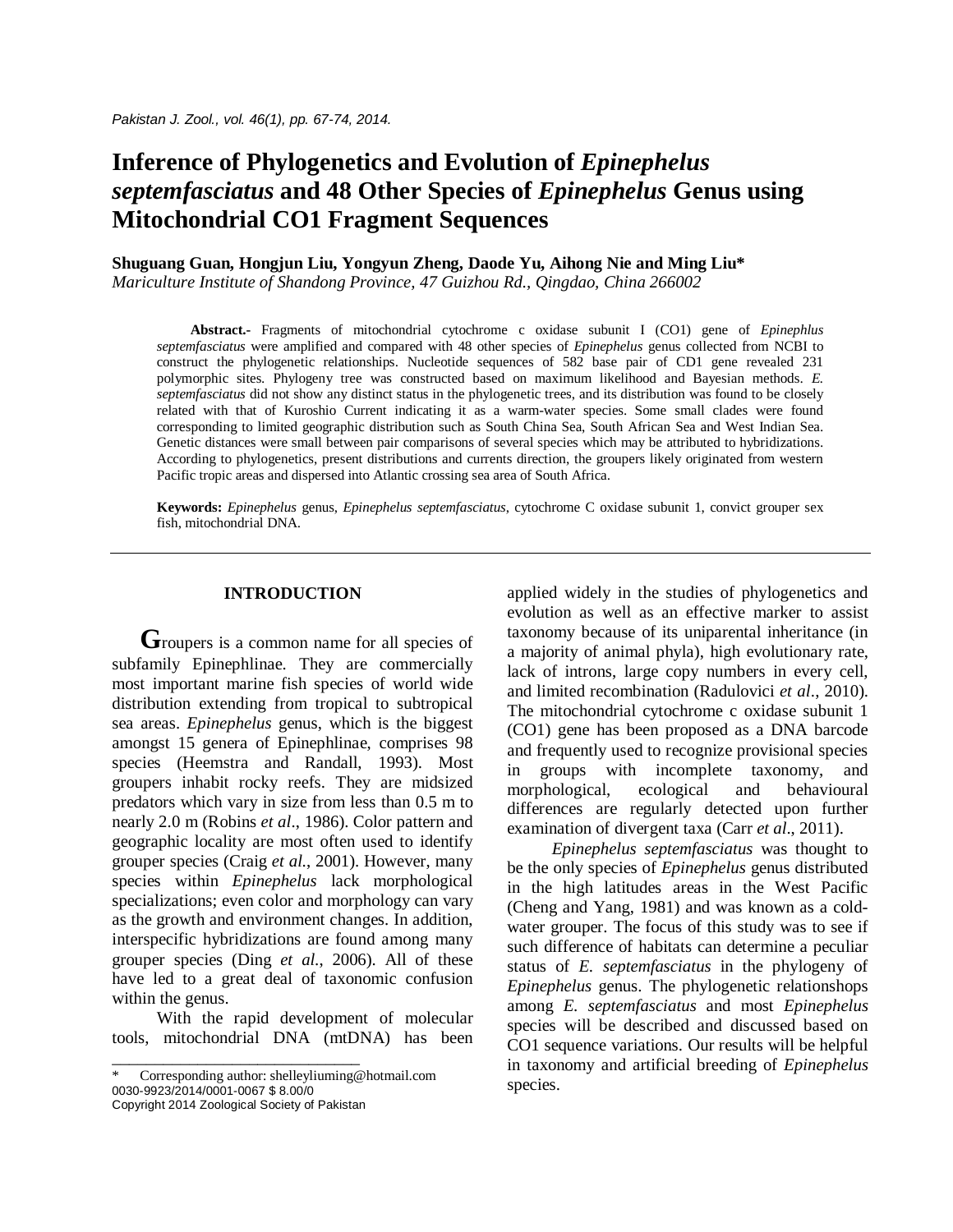# **MATERIALS AND METHODS**

## *Samples*

Muscle tissues of 21 *E. septemfasciatus* were collected from the stocked population in Baijia Aquaculture Company, which were imported from Korea in June, 2010. Genomic DNA was extracted following the procedures described by Sambrook *et al*. (1989). The segment of the mtDNA CO1 was amplified with the primers CO1-F: 5'- TCA ACC AAC CAC AAA GAC ATT GGC AC -3' (forward) and CO1-R: 5'- ACT TCA GGG TGA CCG AAG AAT CAG AA -3' (reverse) (Ward *et al*., 2005). Polymerase chain reactions were performed according to the protocols of Ward *et al*. (2005) and purified fragments were sequenced using ABI 3100 DNA sequencer (Applied Biosystems). CO1 fragment sequences of other 48 *Epinephelus* species were collected from Genebank (Table I).

## *Data analyses*

All the sequences were edited and aligned using CLUSTAL X (Thompson *et al*., 1997). The variable sites, transitions and transversions, base compositions, the genetic distance based on Kimura-2-Parameter between pair sequences, and the ratio of substitution rates at non-synonymous and synonymous sites (dN/dS) based on Nei-Gojobori method were performed in MEGA 5.0 (Tamura *et al*., 2011). The relations between genetic distance and transition and transversion for pairwise sequence comparisons were analyzed by DAMBE (Xia, 2000). The best-fitted nucleotide substitution model was selected in MODELTEST 3.6 (Posada and Crandall, 1998). Phylogenetic relationships were assessed by maximum likelihood (ML) and Bayesian methods. ML tree was constructed in PAUP\* 4.0b10 (Swofford, 2002) and Bayesian tree was implemented by MrBayes (Hueslsenbeck and Ronquist, 2001).

# **RESULTS**

# *Sequence variations*

No polymorphism was found in the 21 CO1 sequences of *E. septemfasciatus*. They shared one haplotype. After aligning 49 haplotype sequences, a fragment of 582 bp was used for further analysis. Nucleotide comparison of the segment revealed 231 polymorphic sites, of which 203 were parsimony. The sequence comparisons showed 59 transitions (si) and 19 transversions (sv). The ratio of si/sv is 3.12. Nucleotide compositions of the three codon positions are shown in Table II. Most transitions and transversions were observed at the third codon position.

The pairwise K2P distances between 49 species ranged from 0.002 (*E. fasciatomaculosus* vs. *E. sexfasciatus*) to 0.208 (*E. rivulatus* vs. *E. merra*). The relationship of the genetic distances and the numbers of transitions and transversions are shown in Figure 1. As the genetic distances increase, both transitions and transversions grow linearly, though transitions are always higher than transversions.



Fig. 1. The relationship of the genetic distances vs. the numbers of transitions and transversions.

The 582 nucleotides coded for 194 amino acids, which defined only 19 variable sites including 7 parsimony informative sites. The information of variable sites for each species is displayed in Figure 2. The ratio of substitution rates at non-synonymous and synonymous sites (dN/dS) under Nei-Gojobori method is about 0.047 indicating a purifying selection.

### *Phylogenetic relationships*

The estimated nucleotide substitution model parameters are shown in Table III. GTR+I+G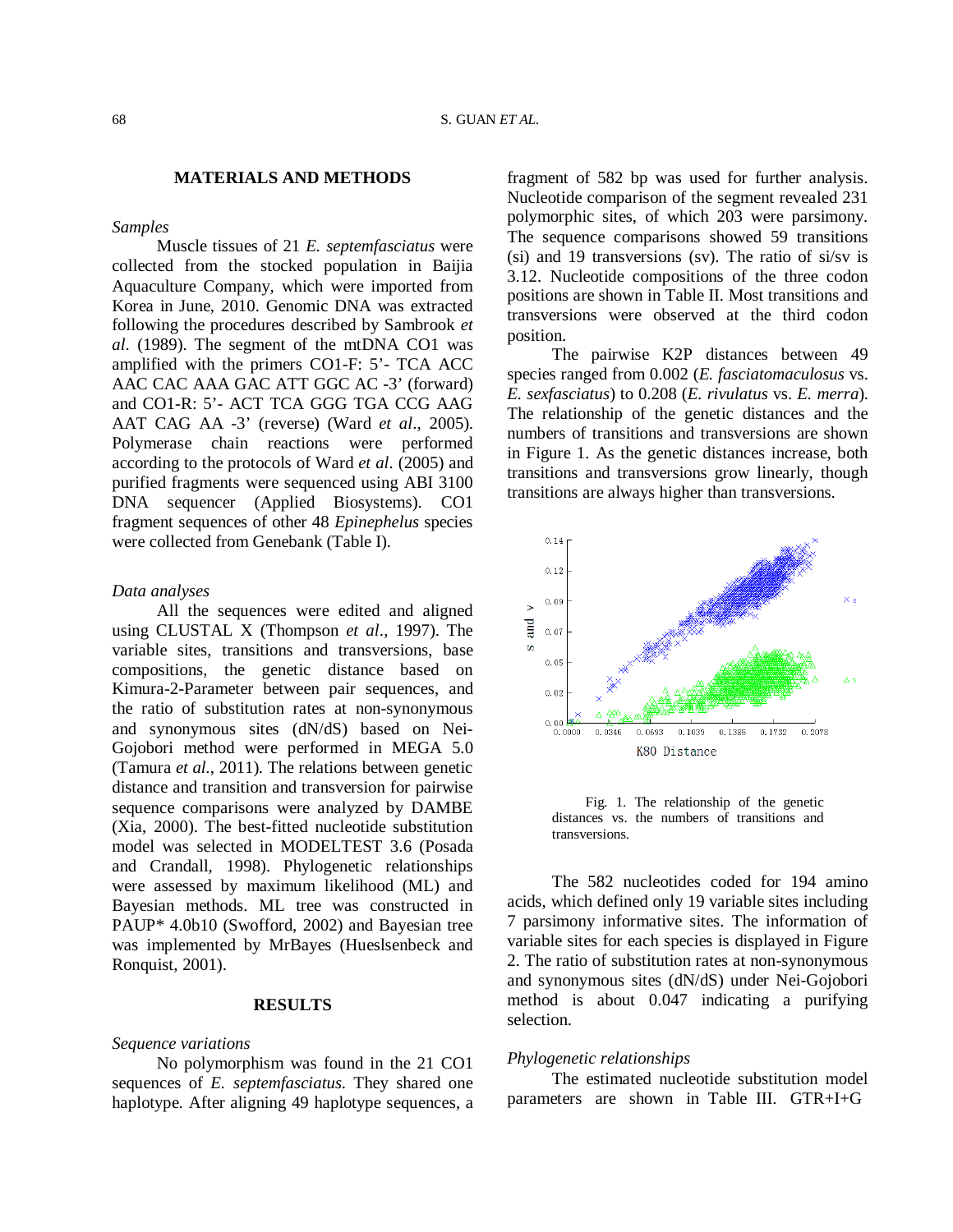| <b>Species</b>       | <b>Distribution</b> <sup>a</sup> | Genebank no. | References*                         |
|----------------------|----------------------------------|--------------|-------------------------------------|
|                      |                                  |              |                                     |
| E. acanthistius      | E Pacific                        | HQ010051     | Gleason et al., 2010 <sup>b</sup>   |
| E. adscensionis      | W, C & E Atlantic                | FJ583396     | Steinke et al., 2009                |
| E. aeneus            | S Mediterranean, E Atlantic      | JQ623937     | Keskin et al., $2012^b$             |
| E. akaara            | S China Sea, W Pacific           | JQ013801     | Wong et al., $2011^b$               |
| E. albomarginatus    | S Africa, W Indian               | JF493430     | Steinke et al., 2011 <sup>b</sup>   |
| E. amblycephalus     | S China Sea, W Pacific           | JN242614     | Zhang and Hanner, 2012              |
| E. andersoni         | S Africa, W Indian               | JF493433     | Steinke et al., $2011^b$            |
| E. areolatus         | W, E Indian & W Pacific          | DQ107870     | Ward et al, 2005                    |
| E. awoara            | S China Sea, W Pacific           | JQ013798     | Wong et al., $2011^b$               |
| E. bleekeri          | W, E Indian & W Pacific          | JQ013804     | Wong <i>et al.</i> , $2011^b$       |
| E. bruneus           | S China Sea, W Pacific           | JN603834     | Ahn et al., 2011 <sup>b</sup>       |
| E. chabaudi          | S Africa, W Indian               | JF493435     | Steinke et al., $2011^b$            |
| E. chlorostigma      | W, E Indian & W Pacific          | JQ412501     | Schoelinck et al., 2012             |
| E. coeruleopunctatus | W, E Indian & W Pacific          | JQ349961     | Hubert et al., 2012                 |
| E. coioides          | W, E Indian & W Pacific          | JN021213     | Quilang et al., 2011 <sup>b</sup>   |
| E. cyanopodus        | W Pacific                        | JQ412503     | Schoelinck et al., 2012             |
| E. diacanthus        | W, E Indian & W Pacific          | EF609519     | Lakra et al., 2011                  |
| E. epistictus        | W, E Indian & W Pacific          | FJ237768     | Zhang and Hanner, 2008 <sup>b</sup> |
| E. ergastularius     | E Australia, W Pacific           | DQ107884     | Ward et al, 2005                    |
| E. fario             | S China Sea, W Pacific           | EU600142     | Wang et al., 2008 <sup>b</sup>      |
| E. fasciatomaculosus | S China Sea, W Pacific           | JQ013799     | Wong <i>et al.</i> , $2011^b$       |
| E. fasciatus         | W, E Pacific, Indian & Atlantic  | JQ431717     | Hubert et al., 2012                 |
| E. flavocaeruleus    | W, E Indian                      | JQ349963     | Hubert et al., 2012                 |
| E. fuscoguttatus     | W, E Indian & W Pacific          | JQ013803     | Wong <i>et al.</i> , $2011^b$       |
| E. hexagonatus       | W, E Indian & W, C Pacific       | JQ431719     | Hubert et al., 2012                 |
| E. lanceolatus       | W, E Indian & W, C Pacific       | HQ174836     | Meng et al., $2010^b$               |
| E. latifasciatus     | E Indian & W Pacific             | EU014219     | Lakra et al, 2011                   |
| E. longispinis       | W, E Indian & W Pacific          | JF493443     | Steinke et al., $2011b$             |
| E. macrospilos       | W, E Indian & W, C Pacific       | JF493445     | Steinke et al., $2011^b$            |
| E. maculatus         | E Indian & W, C Pacific          | JN242490     | Zhang and Hanner, 2012              |
| E. malabaricus       | W, E Indian & W Pacific          | DQ107871     | Ward et al, 2005                    |
| E. marginatus        | E Atlantic & S Africa, W Indian  | JQ623938     | Keskin et al., $2012^b$             |
| E. melanostigma      | W, E Indian & W, C Pacific       | JQ349966     | Hubert et al., 2012                 |
| E. merra             | W, E Indian & W, C Pacific       | JQ431723     | Hubert et al., 2012                 |
| E. morrhua           | W, E Indian & W, C Pacific       | DQ107896     | Ward et al, 2005                    |
| E. multinotatus      | W, E Indian & W, C Pacific       | DQ107888     | Ward <i>et al</i> , 2005            |
| E. ongus             | W, E Indian & W, C Pacific       | FJ583399     | Steinke et al., 2009                |
| E. poecilonotus      | W, E Indian & W, C Pacific       | JF493454     | Steinke et al., $2011^b$            |
| E. posteli           | S Africa, W Indian               | JF493455     | Steinke et al., $2011^b$            |
| E. quoyanus          | E Indian & W Pacific             | DQ107864     | Ward et al, 2005                    |
| E. retouti           | W Indian & W Pacific             | JQ431724     | Hubert et al., 2012                 |
| E. rivulatus         | W Indian & W Pacific             | DQ107860     | Ward et al, 2005                    |
| E. septemfasciatus   | W & WN Pacific                   | this study   |                                     |
| E. sexfasciatus      | S China Sea, W Pacific           | EU595122     | Zhang and Hanner, 2008 <sup>b</sup> |
| E. spilotoceps       | W Indian & W, C Pacific          | FJ237775     | Zhang and Hanner, 2008 <sup>b</sup> |
| E. tauvina           | W Indian & W, C Pacific          | JQ623939     | Keskin et al., $2012^b$             |
| E. trimaculatus      | W Pacific                        | JQ013805     | Wong <i>et al.</i> , $2011^b$       |
| E. tukula            | W, E Indian & W, C Pacific       | JF493460     | Steinke et al., $2011^b$            |
| E. undulosus         | W, E Indian & W Pacific          | EF609352     | Ward and Holmes, 2007               |

## **Table I.- Genebank data information of the** *Epinephelus* **species, CO1 fragment sequences of which were used for comparison with** *E. septemfasciatus.*

<sup>a</sup>, According to FishBase, www.fishbase.org; <sup>b</sup>, sequences have been released in NCBI but unpublished for articles The bold references are not published and the sequences have been directly submitted.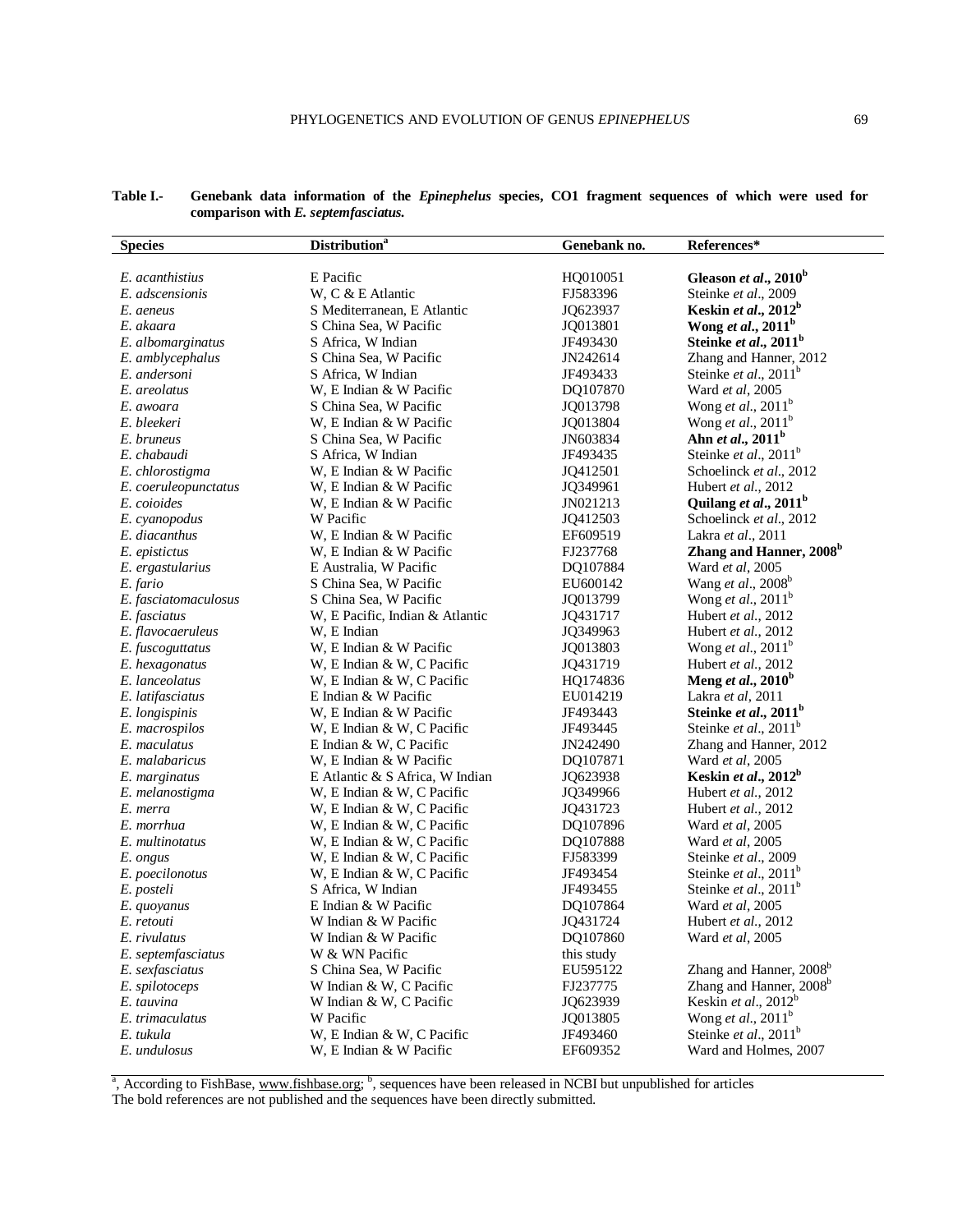|                 |     |      |      |      |      | sı   | $S\mathcal{V}$ | si/sv |
|-----------------|-----|------|------|------|------|------|----------------|-------|
| Total           | 582 | 29.6 | 27.7 | 24.8 | 17.9 | 59.0 | 19.0           | 3.12  |
| 1 <sub>st</sub> | 194 | 16.2 | 25.6 | 28.0 | 30.2 | 6.0  | 0.0            | 21.3  |
| $\gamma$ nd     | 194 | 42.2 | 29.5 | 13.9 | 14.4 | 0.0  | 0.0            | 1.28  |
| $2^{\text{rd}}$ | 194 | 30.4 | 28.2 | 32.5 | 8.9  | 58.0 | 18.0           | 2.87  |

**Table II.- Variations in nucleotide composition of CO1 gene sequence of** *Epinephelus* **species.**

111111

*si*, transitions; *sv*, transversions.

|                    |                   | 1112224567  | 779234589         |
|--------------------|-------------------|-------------|-------------------|
|                    |                   | 1580791932  | 345215282         |
| $\boldsymbol{E}$ . | acanthistius      | LASPDIMIIR  | MNETVIIDN         |
| $E$ .              | adscensionis      | .           | .                 |
| $\boldsymbol{E}$ . | aeneus            | .           | . I.              |
| $E$ .              | akaara            | .           | . I. T. .         |
| $E$ .              | albomarginatus    | .           | . I.              |
| $\boldsymbol{E}$ . | amblycephalus     | .           | . I. T. .         |
| $\boldsymbol{E}$ . | andersoni         | .           | .                 |
| $E$ .              | areolatus         | . VV.       | .                 |
| $E$ .              | awoara            | . Q         | K.I.TN.           |
| $\boldsymbol{E}$ . | bleekeri          | .           | . I.              |
| $E$ .              | bruneus           | .           | . I.              |
| $\boldsymbol{E}$ . | chabaudi          | .           | .                 |
| $E$ .              | chlorostigma      | . VV.       | . I.              |
| $\boldsymbol{E}$ . | coeruleopunctatus | . . IS. Y.  | . I.              |
| $\boldsymbol{E}$ . | coioides          | .           | . I. T. .         |
| $\boldsymbol{E}$ . | cyanopodus        | . VV.       | .                 |
| $\boldsymbol{E}$ . | diacanthus        | . V. .      | . I.              |
| $\boldsymbol{E}$ . | epistictus        | MV.         | . I.              |
| $\boldsymbol{E}$ . | ergastularius     | .           | . I               |
| $E$ .              | fario             | .           | .                 |
| $E$ .              | fasciatomaculosus | .           | . I. T. .         |
| $E$ .              | fasciatus         | .           | . I.              |
| $\boldsymbol{E}$ . | flavocaeruleus    | . HY. VV.   | .                 |
| $E$ .              | fuscoquttatus     | .           | . I.              |
| $E$ .              | hexagonatus       | .           | .                 |
| $\boldsymbol{E}$ . | lanceolatus       | .           | . I.              |
| $\boldsymbol{E}$ . | latifasciatus     | .           | . A.              |
| $\boldsymbol{E}$ . | longispinis       | .           | . I.              |
| $E$ .              | macrospilos       | .           | . IV.             |
| $\boldsymbol{E}$ . | maculatus         | .           | . I.              |
| $\boldsymbol{E}$ . | malabaricus       | .           | . I. T. .         |
| $\boldsymbol{E}$ . | marginatus        | .           | LT.               |
| $\boldsymbol{E}$ . | melanostigma      | . HYK.      | . IV.             |
| $\boldsymbol{E}$ . | merra             | .           | .                 |
| $E$ .              | morrhua           | .           | .                 |
| $E$ .              | multinotatus      | . VV.       | . V.              |
| $\boldsymbol{E}$ . | onqus             | .           | . I.              |
| $E$ .              | poecilonotus      | .           | . I.              |
| $E$ .              | posteli           | .           | . I. . <i>.</i> . |
| $E$ .              | quoyanus          | .           | . I.              |
| $\boldsymbol{E}$ . | retouti           | .           | . I.              |
| $E$ .              | rivulatus         | .           | . I.              |
| $\boldsymbol{E}$ . | septemfasciatusse | .           | .                 |
| $\boldsymbol{E}$ . | sexfasciatus      | .           | . I. T. .         |
| $E$ .              | spilotoceps       | . VV.       | .                 |
| $E$ .              | tauvina           | .           | . I. T. .         |
| $E$ .              | trimaculatus      | .           | .                 |
| $\boldsymbol{E}$ . | tukula            | .           | .                 |
| $\boldsymbol{E}$ . | undulosus         | . V. .   I. |                   |

Fig. 2. Variable sites of cytochrome C oxidase subunit 1 amino acid sequences.

model with  $I = 0.587$  and  $G = 1.360$  was selected as the best-fitted model. Both ML tree and Bayesian tree showed a consensus for the phylogenetic relationships of 49 species (Figs. 3, 4). They were divided into several obvious groups although some lacked high statistical support. Six species were present only in South China and were distinctly separated from others. These six species had relatively close relationship in the ML the tree. Only three species were clustered and were distant with the other three species. Excluding the six species of South China Sea, the remaining 43 species comprised two main groups. One of the two groups can be subdivided into three clades, one of which has 100% support in both ML and Bayesian trees. The five species of this clade seemed to have a



Fig. 3. The consensus tree of 49 species based on ML analyses. >90% bootstrap support was shown.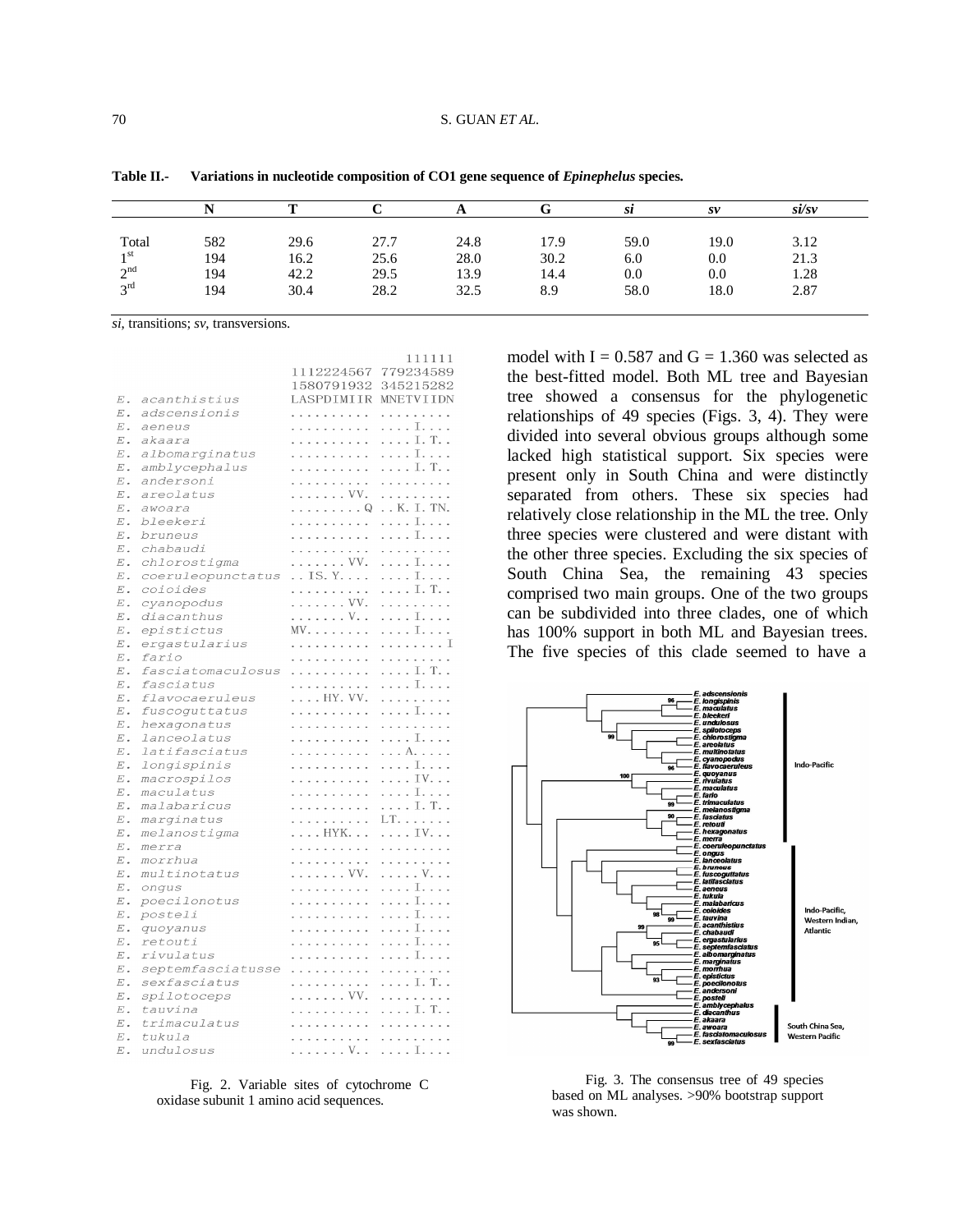| Model selected                                                                                            | <b>Base</b><br>frequencies                                                   | Rate matrix                                                                                                                                          |
|-----------------------------------------------------------------------------------------------------------|------------------------------------------------------------------------------|------------------------------------------------------------------------------------------------------------------------------------------------------|
| $GTR + I + G$<br>$-lnL = 6639.4458$<br>$K = 10$<br>$AIC = 13298.8916$<br>$(I) = 0.5870$<br>$(G) = 1.3597$ | $freqA = 0.2647$<br>$freqC = 0.2895$<br>$freqG = 0.1402$<br>$freqT = 0.3056$ | $R(a)$ [A-C] = 1.7542<br>$R(b)$ [A-G] = 37.1796<br>$R(c)$ [A-T] = 3.4675<br>$R(d)$ [C-G] = 0.6745<br>$R(e)$ [C-T] = 23.8452<br>$R(f)$ [G-T] = 1.0000 |

**Table III.- Nucleotide substitution model parameter estimates for Model test analyses.**



Fig. 4. The consensus tree of 49 species based on Bayesian analyses. >90% bootstrap support was shown.

common distribution with limits of Eastern Indian– Western Pacific. No obvious geographic association was found between clusters and the remaining species. *E. septemfasciatus* were observed as a sibling species of *E. ergastularius*. They are distant geographically with *E. acanthistius* and *E. chabaudi* but clustered with them interestingly. The species from Atlantic didn't diverge with those in Indian and Pacific.

# **DISCUSSION**

# *Effect of mtDNA CO1 marker*

Recently, mitochondrial CO1 gene fragments

have been widely used as DNA bar coding to identify the species effectively. CO1 gene has been documented to be relatively conservative comparing with mitochondrial control region and Cytb gene in most fish species. Thus it can reflect large variations between species rather than within species. We failed to detect intraspecific polymorphism within *E. septemfasciatus* CO1 sequences in this study. However, quite high polymorphism was found among *Epinephelus* species. Simon *et al.* (1994) have reported AT rich nucleotide base compositions in CO1 gene of many organisms, but it is not obvious for groupers. Almost transitions and transversions occurred on the third codon positions and transitions are always higher than transversions indicating the nucleotide substitutions are yet unsaturated. This data suggest that CO1 markers are effective parameters for phylogenetic analyses of groupers.

## *Status of* E. septemfasciatus

*E. septemfasciatus* did not show a special status in both ML and Bayes tree as previous exception. Strangely it was clustered with *E. ergastularius* (Eastern Australia), *E. chabaudi* (South Africa and Eastern Indian) and *E. acanthistius* (Eastern Pacific), which do not have common distribution and are distant apart from each other (Table I). If the Western Pacific tropic area is thought to be the centre of the groupers' distribution, one of the possible interpretations would be that these four species might have been derived from a long distant colonization. Specially, *E. septemfasciatus* was very close to *E. ergastularius* with a of 0.035 genetic distance. They are also highly similar in appearance with grey and white bands on the body. It appears that the two species have common ancestors with transequatorial dispersal. Trans-equatorial dispersal was widely proposed as a mechanism for anti-tropical distribution in marine organisms (Lindberg, 1991), such as *Sardinops* (Bowen and Grant, 1997), *Merluccius* (Quinterio *et al*., 2000) and *Mytilus* spp. (Gérard *et al*., 2008).

Although *E. septemfasciatus* can survive in the cold water under 10°C, its gonads can not develop in water at <20°C according to our artificial breeding trial. The distribution of high latitude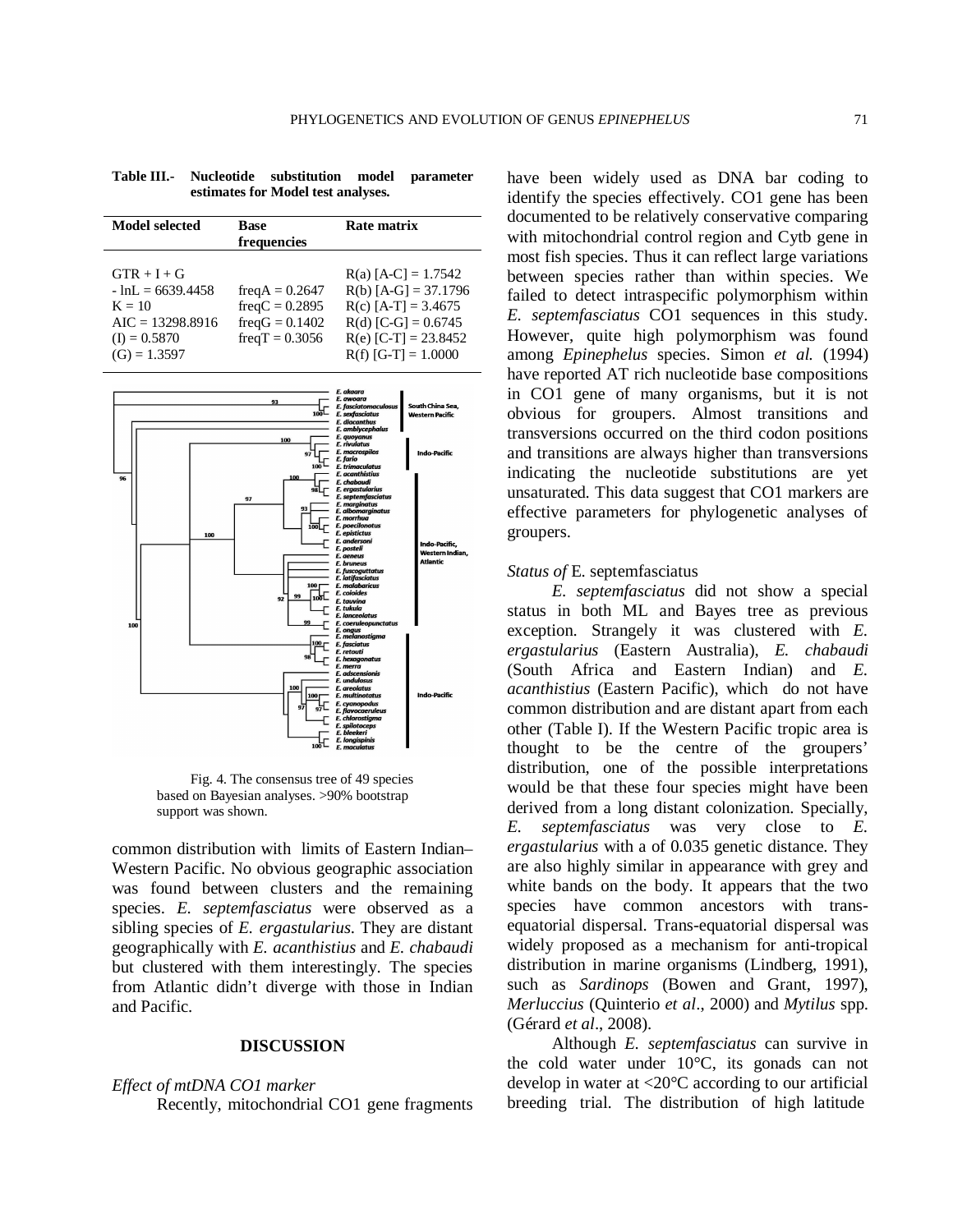

Fig. 5. General distributions (yellow shadow) and potential dispersal routes associated with several major ocean currents. 1. Kuroshio Current; 2. Eastern Australia Current; 3. South Equatorial Current; 4. Benguela Current; 5. North Atlantic Current; 6. Brazil Current; 7. Equatorial Counter.

likely benefits from the strong warm current, Kuroshio, which is consistent with the distribution of Kuroshio Currents. Likewise, Eastern Australia Currents may also contribute a lot to the southern dispersal of *E. ergastularius* (Fig. 5).

# *Geographic association*

Most groupers have common and wide distribution in Indo-Pacific tropic sea areas. Thus it is difficult to find clear associations between phylogenetic clades and large geographic scales in this study. However, some clades with high bootstrap supports were still found corresponding to geographic limits, indicating that selection may have occurred for these clades. Six species mostly distributed in Western Pacific tropic area were first separated from phylogenetic trees, most of them are found in South China Sea. It was also noted that a small clade containing *E. andersoni* and other six species have a common distribution in South Africa and Western Indian sea. The clades including *E. fario* and *E. trimaculatus* are only distributed in Western Pacific, whereas *E. coioides* and *E. tauvina*

belong to Western Indian waters (Figs. 3, 4).

#### *Hybrids*?

The genetic distances between *E. fasciatomaculosus* and *E. sexfasciatus*, *E. fario* and *E. trimaculatus*, and *E. coioides* and *E. tauvina* are very small (0.002, 0.003 and 0.009, respectively). It is quite uncommon between different relative species. These three pairs have similar appearance. *E. fasciatomaculosus* and *E. sexfasciatus* have bands in the body, *E. fario* and *E. trimaculatus* are full of spots, and *E. coioides* and *E. tauvina* have both bands and spots. In addition, these three pairs have same and limited distribution. As the maternal inheritance of mtDNA, we postulated these pair fish may originate in from hybrids.

## *Origin and evolution*

According to Heemstra and Randall (1993), 111 species of 159 groupers are concentrated in the Central Indo-Pacific tropic area. This area is full of islands and reefs which is thought to be an ideal environment for the groupers. However, many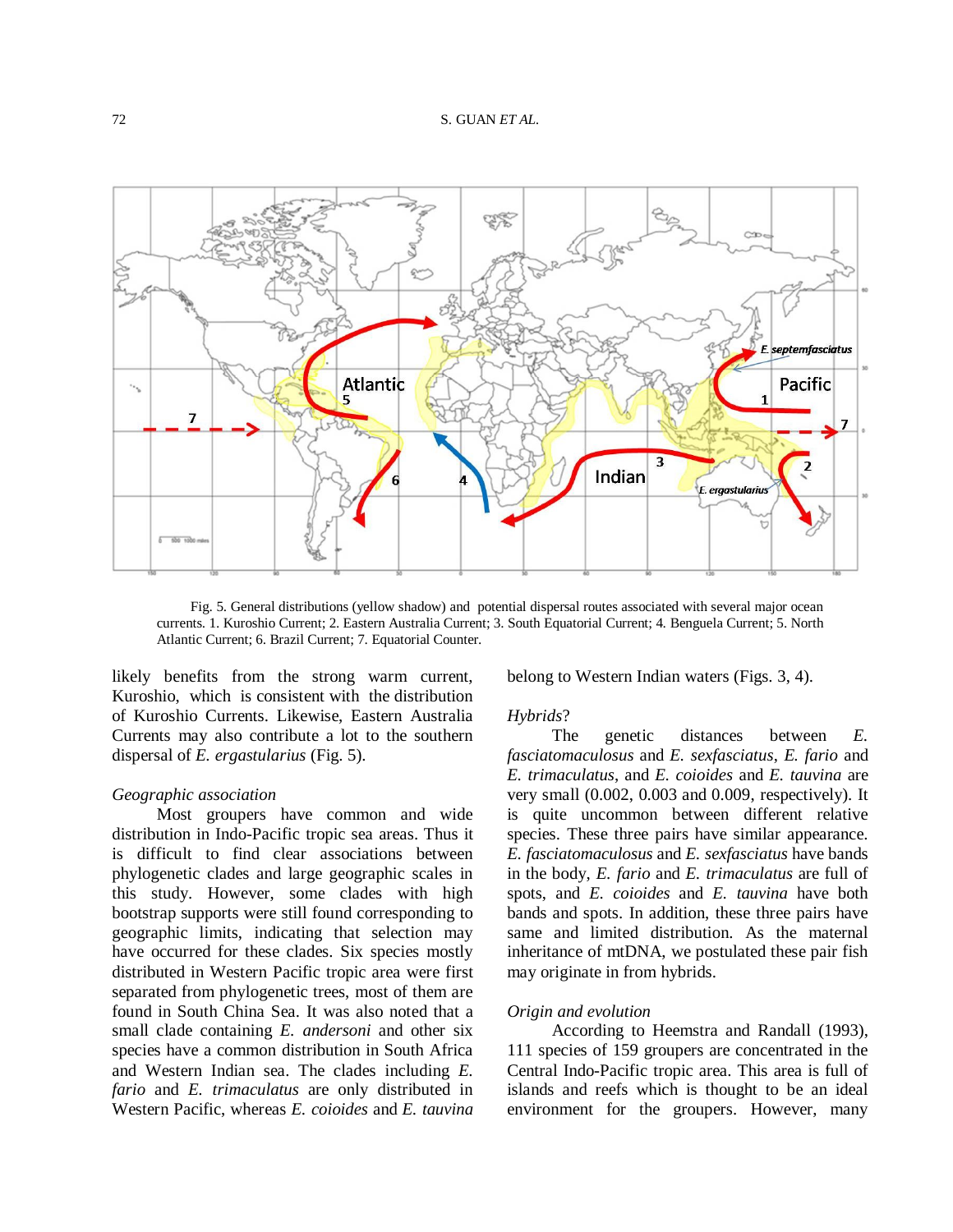grouper species can also reach both sides of Atlantic such as Caribbean Sea, Mediterranean. Since both Atlantic and Indian oceans are younger than Pacific, the grouper are likely to have originated from Pacific, dispersed to west after crossing South Africa and finally colonizing into Atlantic. Such evolutionary routes were also consistent with the directions of ocean currents which could assist the dispersal of groupers from Indian to Atlantic ocean (Fig. 5). A few species such as *E. acanthistius*, were also found in eastern Pacific, which might have migrated from Atlantic rather than western Pacific. In the phylogenetic tree, *E. acanthistius* was close to *E. chabaudi* which is distributed in western Indian waters (Figs. 3, 4). In addition, large depth, far distance, and lack of reefs and rocks are disadvantageous to a trans-Pacific dispersal for the groupers of western Pacific in spite of an equatorial counter current from west to east.

# **ACKNOWLEDGEMENT**

This research was supported by Ministry of Agriculture 948 Project (2011-Z39), Marine Resources Repair Project of Shandong Province, Modern Agriculture Industry Innovation System of Shandong Province, China.

# **REFERENCES**

- BOWEN, B.W. AND GRANT, W.S., 1997. Phylogeography of the sardines (Sardinopsspp.): assessing biogeographic models and population histories in temperate upwelling zones. *Evolution*, **51**: 1601-1610.
- CARR, C.M., HARDY, S.M., BROWN, T.M., MACDONALD, T.A. AND HEBERT, P.D.N., 2011. A tri-oceanic perspective: DNA barcoding reveals geographic structure and cryptic diversity in Canadian polychaetes. *PLoS ONE 6(7): e22232. doi:10.1371/journal.pone. 0022232*
- CHENG, Q.T. AND YANG, W.H., 1981. *A preliminary study of the geographic distribution of serranidae fish in China*. *Ichthyology, the first series*. Science Press, Beijing.
- CRAIG, M.T., PONDELLA, D.J., FRANCK, J.P.C. AND HAFNER, J.C., 2001. On the status of the serranid fish genus *Epinephelus*: evidence for paraphyly based upon 16S rDNA sequence. *Mol. phylogenet. Evol*., **19**: 121- 130.
- DING, S.X., WANG, Y.H., WANG, J., ZHUANG, X., SU, Y.Q., YOU, Y.Z. AND LI, Q.F., 2006. Molecular

phylogenetic relationships of 30 grouper species in China Seas based on 16S rDNA fragment sequences. *Acta zool. Sin.*, **52**: 504-513.

- GÉRARD, K., BIERNE, N., BORSA, P., CHENUIL, A. AND FÉRAL, J., 2008. Pleistocene separation of mitochondrial lineages of *Mytilus* spp. mussels from Northern and Southern Hemispheres and strong genetic differentiation among southern populations. *Mol. phylogenet. Evol.*, 49: 84-91.
- HEEMSTRA, P.C. AND RANDALL, J.E., 1993. *Groupers of the World,* FAO Species Catalogue, Rome.
- HUBERT, N., MEYER, C.P., BRUGGEMANN, H.J., GUÉRIN, F., KOMENO, R.J.L., ESPIAU, B., CAUSSE, R., WILLIAMS, J.T. AND PLANES, S., 2012. Cryptic Diversity in Indo-Pacific Coral-Reef Fishes Revealed by DNA-Barcoding Provides New Support to the Centre-of-Overlap Hypothesis. *PLoS ONE 7(3): e28987. doi:10.1371/journal.pone.0028987*
- HUELSENBECK, J.P. AND RONQUIST, F., 2011. MrBAYES: Bayesian inference of phylogenetic trees. *Bioinformatics*, **17**: 754-755.
- LAKRA, W.S., VERMA, M.S., GOSWAMI, M., LAL, K.K., MOHINDRA V., PUNIA, P., GOPALAKRISHNAN A., SINGH, K.V., WARD, R.D. AND HEBERT, P., 2011. DNA barcoding Indian marine fishes. *Mol. Ecol. Resour.*, **11**: 60-71.
- LINDBERG, D.R., 1991. Marine biotic interchange between northern and southern hemispheres. *Palaeobiology*, **17**: 308-324.
- POSADA, D. AND CRANDALL, K.A., 1998. Model test: testing the model of DNA substitution. *Bioinformatics*, **14**: 817-818.
- QUINTERIO, J., VIDAL, V. AND REY-MÉNDEZ, M., 2000. Phylogeny and biogeographic history of hake (genus *Merluccius*), inferred from mitochondrial DNA controlregion sequences. *Mar. Biol*., **136**: 163-174.
- RADULOVICI, A.E., ARCHAMBAULT, P. AND DUFRESNE, F., 2010. DNA barcodes for marine biodiversity: Moving fast forward? *Diversity*, **2**: 450- 472.
- ROBINS, C.R., RAY, G.C. AND DOUGLAS, J., 1986. *A field guide to Atlantic coast fishes.* Houghton Mifflin, New York.
- SAMBROOK, J., FRISTCH, E.F. AND MANIATIS, T., 1989. *Molecular cloning: A laboratory manual*, second ed. Cold Spring Harbor Laboratory Press, NY, USA.
- SCHOELINCK, C., CRUAUD, C. AND JUSTINE, J.L., 2012. Are all species of *Pseudorhabdosynochus* strictly host specific? A molecular study. *Parasitol. Int*., **61**: 356- 359.
- SIMON, C., FRATI, F., BECKENBACH, A., CRESPI, B., LIU, H. AND FLOOK, P., 1994. Evolution, weighting, and phylogenetic utility of mitochondrial gene sequences and a compilation of conserved polymerase chain reaction primers. *Ann. ent. Soc. Am.*, **87**: 651-701.